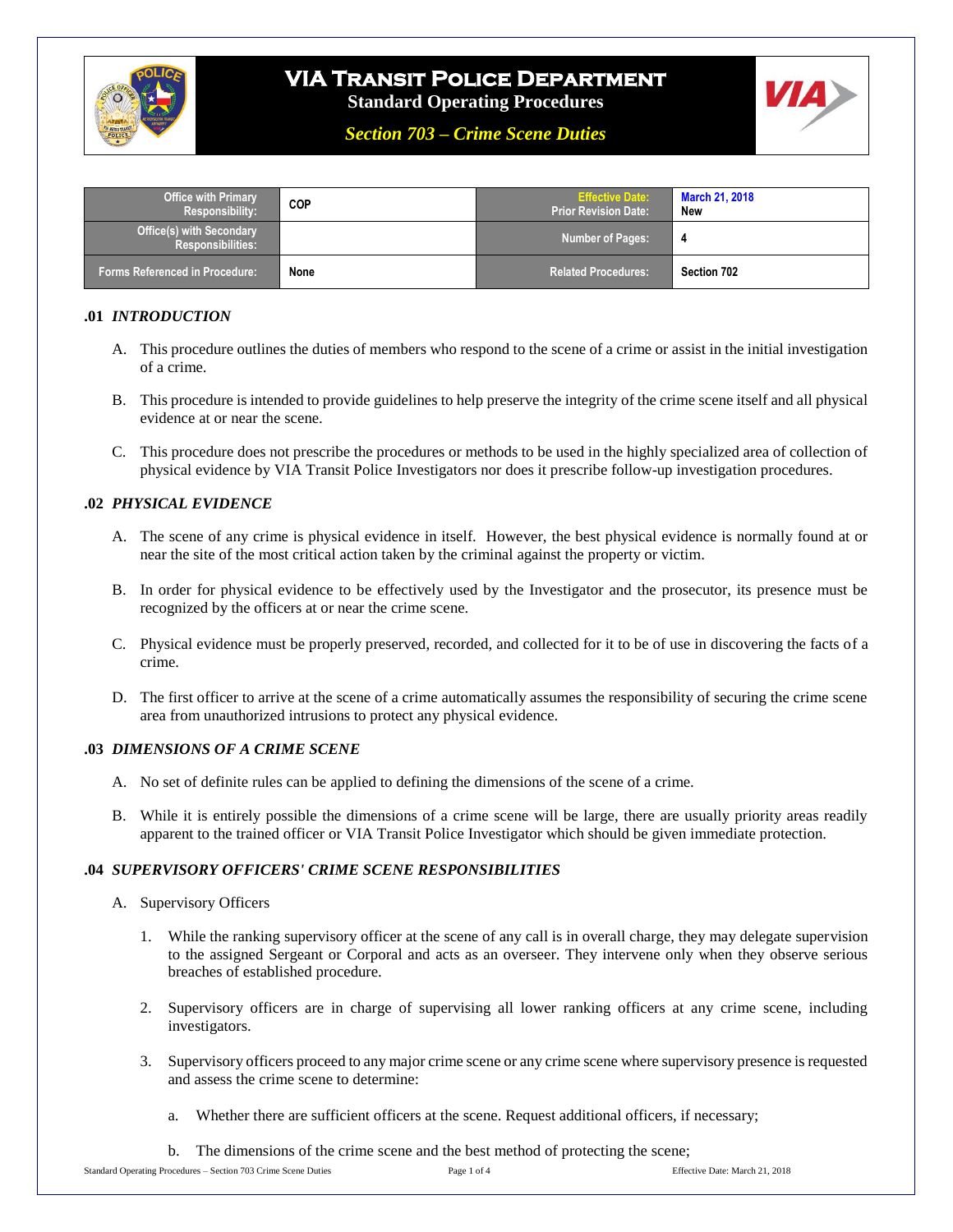

# **VIA Transit Police Department Standard Operating Procedures**

*Section 703 – Crime Scene Duties*



- c. Whether the proper quadrant has been established and the officers assigned are working it properly;
- d. Whether the proper information regarding the actor has been broadcast to officers working the quadrant;
- 4. Assign officers to specific duties required to correctly protect and process the crime scene.
- 5. Provide for the transportation of complainants and witnesses, if necessary.
- 6. Remain at the scene as long as necessary to ensure proper protection of the scene and supervises subordinates in the performance of their assigned functions.
- 7. Ensure all officers prepare the necessary reports.
- 8. Prepare a supplemental report describing any actions taken and the names and assigned duties of officers present at the crime scene.
- 9. Document in the written report and advise the Transit Police Investigator when there may be video available on the incident as outlined in Procedure Section 702.

## **.05** *OFFICERS GENERAL CRIME SCENE DUTIES*

- A. Officer(s) Assigned to Crime Scene
	- 1. Proceed to the crime scene and observe all conditions and events on the way to and on arrival at the crime scene.
	- 2. Note any remarks made by the complainant, witness, or actor upon arrival at the crime scene.
	- 3. Pursue and apprehend the actor if the actor is still at the scene, visibly fleeing the scene, or in the general area of the scene.
		- a. Interview and/or interrogate the actor or suspect; or
		- b. If the crime will be investigated by the follow-up investigator, the VIA Transit Police Investigator will interview and/or interrogate the actor or suspect.
	- 4. Use caution when entering the crime scene so as not to destroy physical evidence.
	- 5. Request EMS for any injured or sick persons.
	- 6. Ascertain the actual type of crime committed.
		- a. If an emergency exists, the amount of time lapse involved and whether additional officers are needed to aid the injured and secure the scene; or
		- b. If an emergency does not exist, advise responding officers to slow down in responding to the scene of the crime.
	- 7. If possible, obtain a description of the actor, the means, and direction of flight, and whether or not the actor is armed. This information is relayed to the dispatcher.
	- 8. Secure and protect the crime scene and any physical evidence by preventing unauthorized persons from entering the crime scene area. Officers should pay particular attention to items which may contain DNA evidence.
	- 9. Request the VIA Transit Police Investigator to process the crime scene for physical evidence.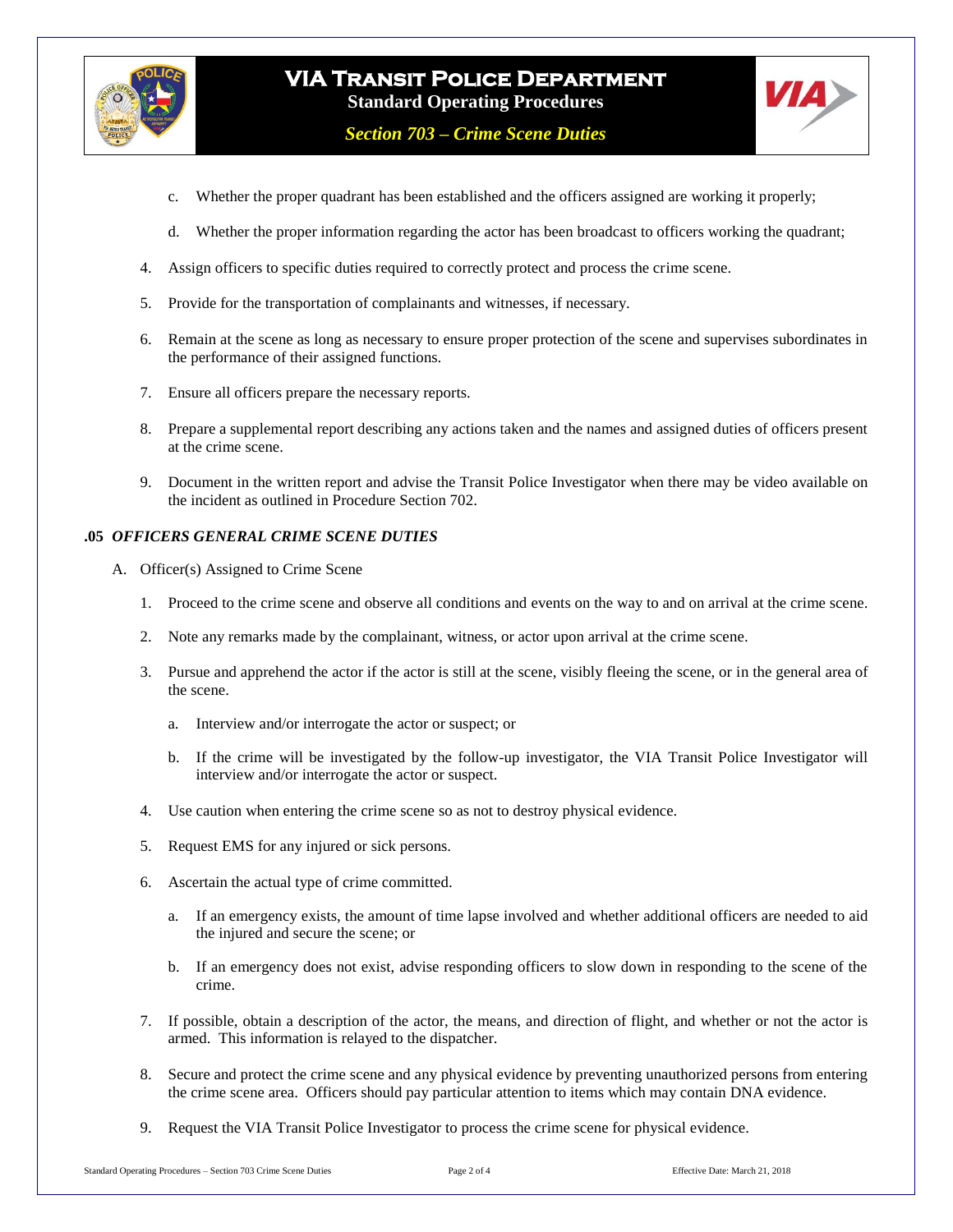

# **VIA Transit Police Department Standard Operating Procedures**

*Section 703 – Crime Scene Duties*

- 10. Locate, identify, and interview the complainant and witnesses:
- 11. Prepare the proper reports which describe the offense, including:
	- a. Any vehicles, persons, or suspicious activities possibly related to the offense which was observed on the way to the scene;
	- b. Time of arrival at the scene of the crime;
	- c. The name of all officers present, should supervisory officers not make the scene; and
	- d. Initial observations by the officer, including any res gestae statements made by the actor or dying declarations made by the complainant.
- 12. Continue protection of the crime scene and all physical evidence to maintain its integrity. Avoid handling items of physical evidence unless it is absolutely necessary to prevent its loss, destruction, or contamination.
- 13. When an officer must handle evidence to protect it from loss, destruction, contamination, or for the victim to receive proper medical treatment, the officer takes custody of the evidence, and:
	- a. Handles the item in the least intrusive manner to avoid destroying the item, fingerprints, or other trace evidence that may be on the item;
	- b. Marks the exact location where the evidence was found and points this out to the VIA Transit Police Investigator;
	- c. Protects the item from loss or unnecessary handling; and
	- d. Marks the item for later identification and turns it over to the VIA Transit Police Investigator or places the item in the Property Room as evidence. Care must be exercised to avoid destruction of latent fingerprints or trace evidence on the item when marking it.
- 14. When an officer must handle a firearm as evidence at a crime scene either prior to the arrival of the VIA Transit Police Investigator or because they are not available, the officer:
	- a. Assumes custody of the firearm when it is obvious the firearm must be removed to protect it from loss, destruction, or contamination;
	- b. Handles the firearm in the least intrusive manner to avoid destroying the item, fingerprints, or other trace evidence that may be on the firearm (i.e., does not rotate the cylinder, does not unload firearm);
	- c. As soon as practical, secures the firearm by placing it in the locked trunk of the officer's police vehicle;
	- d. Records the exact location of recovery, condition of the firearm, and marks it with his initials;
	- e. Places the firearm in the Property Room or turns the firearm over to VIA Transit Police Investigator upon their arrival and relates the location where it was found; and
	- f. Details their possession of the evidence in a written report.
- 15. All officers assigned to, dispatched to, or assisting at or near any crime scene where a felony apprehension has been made will prepare the necessary supplemental reports documenting the reason for responding and actions taken in regard to the call. A copy of the report will be forwarded to the VIA Transit Police Investigator.